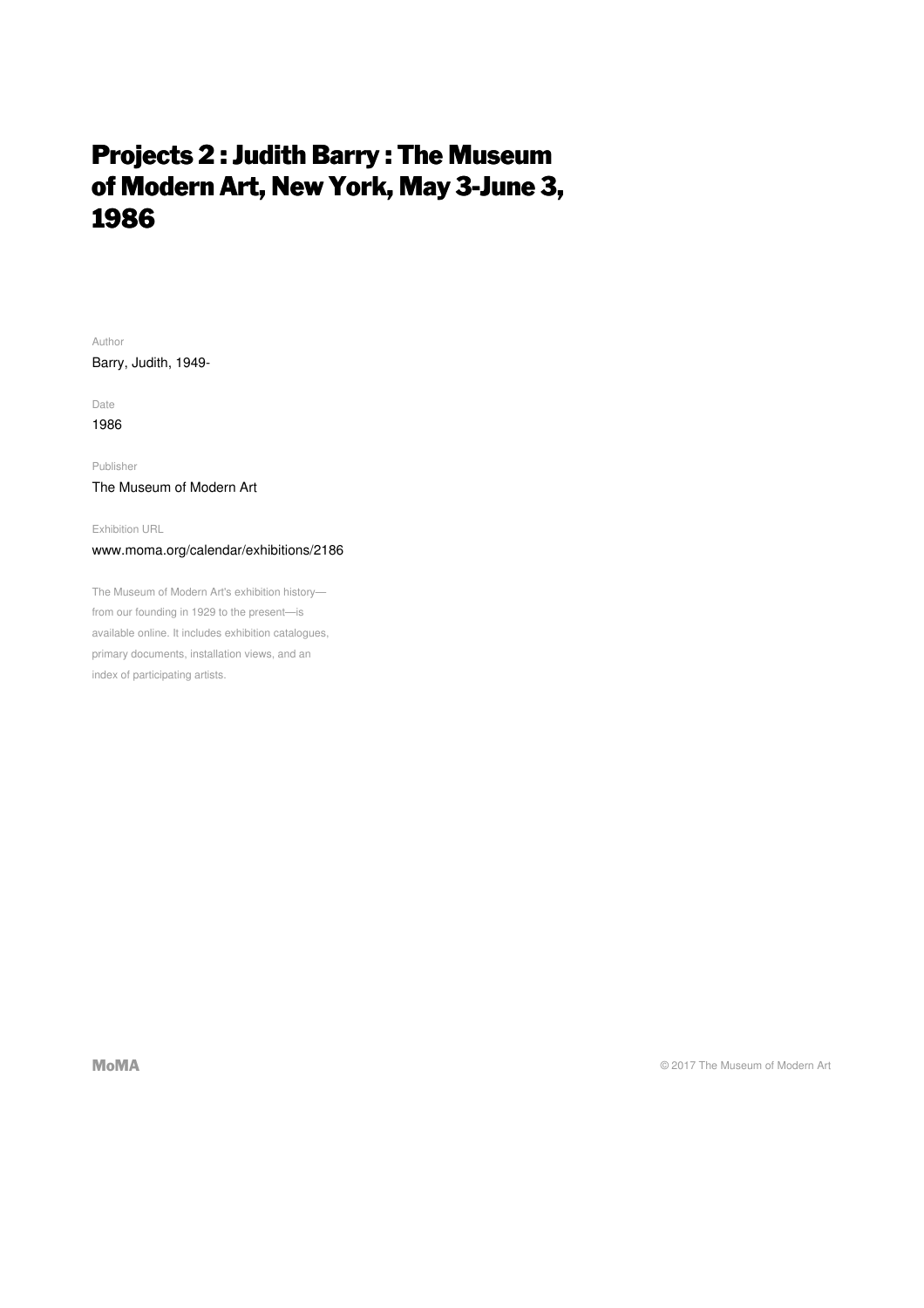The Museum of Modern Art, New York May 3-June 3, 1986 **>, ru**



 $\overline{2}$ 



**Video stills from Echo. 1986. Installation of slides, Super-8/video, and audio. Collection the artist.**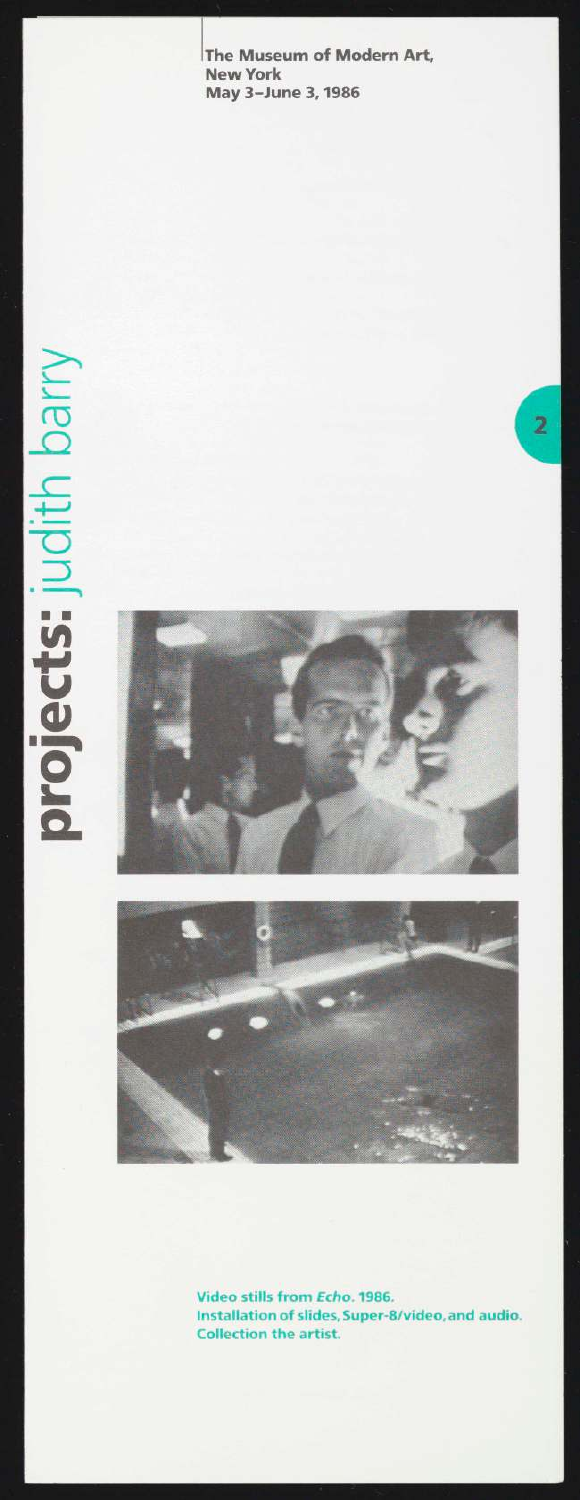# Archive HoMA  $1421$

## **projects: judith barry**

Judith Barry's multimedia installation, Echo, is the second exhibition in The Museum of Modern Art's new **projects** series. Based on the Museum's original **projects** exhibitions, which were held from 1971 to 1982, the new series presents recent work by contemporary artists.

The artists presented are chosen by the members of all the Museum's curatorial departments in a process involving an active dialogue and close critical scrutiny of art today. Individual exhibitions, as well as occasional small group shows, will be organized on a regular basis in order to focus on a variety of current concerns and new developments in the visual arts.

One particularly vital development has emerged in recent years in the work of new video- and filmmakers: artists' instal lations incorporating slide and film projec tions, often including video and audio components. Because of the transitory nature and complex technical demands of this kind of work, it has remained an under-appreciated and noncommercial art form, one which is therefore ideally suited for the **projects** series.

Barry has been presenting her films, per formances, videotapes, and installations for nearly ten years and has developed a strong and compelling artistic voice. We are very pleased to premiere her newest work, Echo.

#### Linda Shearer, Curator, Department of Painting and Sculpture

#### **judith barry: echo**

The title of this installation of slides, Super-8/video, and audio by Judith Barry comes from the Greek myth of the nymph Echo. Echo's unrequited love for Narcissus, whom the gods had punished by making him fall in love with his own image, caused her to pine away until nothing but her voice remained. In Barry's contempo rary, urban treatment of the story, Narcissus is replaced by the archetypal successful businessman, and Echo by those who remain outside the corporate world.

The visual component of Echo takes place on an eleven-by-nineteen-foot screen, both sides of which are filled with slowly dissolving slide images of coldly lux urious public spaces and equally sterile private settings. Running concurrently in windowlike areas on both sides of the screen are one-minute Super-8 film loops showing vari ous male professionals considering their reflections. There are young ones gazing appraisingly at themselves, and older ones who appear to be trapped by their own images. These window-size film projections serve as a foil to the cinematically scaled slides that frame them, and provide a cryptic narrative subtext. The sound component of Echo, a conspic uously nonverbal mix of urban ambient noise and music, compounds the sense of alienation.

Barry uses images of urban architecture to represent her conception of a segregated American corpo rate structure, which in her view is reinforced through massmedia advertising. She specifically addresses this issue in her choice of format— the multimedia presentation commonly used by corporations to convey marketing strategies at sales meetings. In Echo, the artist uses a highly personalized ver sion of this familiar communication device to contrast images of urban public spaces, for example, lobby-reception areas of corporate headquarters, with shots composed around the picture window of a country house. These mirror- and glassfilled spaces seem to raise questions about their inhabitants and about the viewer, who is physically enveloped by the installation yet unable to participate in the projected world.

Barry's concerns with media manipulation and urban architecture have evolved from her first perfor mances in San Francisco during the early 1970s, through her initial experiments with video, to her first major performance/ installation, in 1977. Her use of nontraditional, time-based forms and her tendency to work outside the commercial gallery system link her with other artists in this country and abroad who have experimented with alternative materials presented in unusual situations.

Barry's investigation of architecture and popular culture is particularly connected to the early work of Daniel Buren, who has questioned the meaning of signs in Western culture by replacing posters in the Paris Métro system with his signature red-and-white stripes; and to the work of Dan Graham, who has challenged the role of the observer in perceptual/conceptual performances and installa tions involving two-way mirrors and video. Her work is also related to that of Vancouver artist Jeff Wall, who examines photographic representation through large, back-lit color transparencies depicting life-size characters.

Her early performance work in California, which focused on language as it relates to women, reflected some of the concerns of artists Barbara Kruger and Silvia Kolbowski. The late Theresa Cha, who performed Tai Chi-like movements amid slide projections of words, posed similar formal questions about language.

Judith Barry's work has been shown in numerous exhibitions, festivals, and screenings in this country and abroad. Her wide interests and vigorous intel lectual probings have extended the boundaries of such diverse artistic mediums as film, video, photography, and performance.

Barbara London, Assistant Curator, Video, Department of Film, with the assistance of Sally Berger and Mark Verabioff







Video stills from Echo. 1986. Installation of slides, Super-8/video, and audio. Collection the artist.